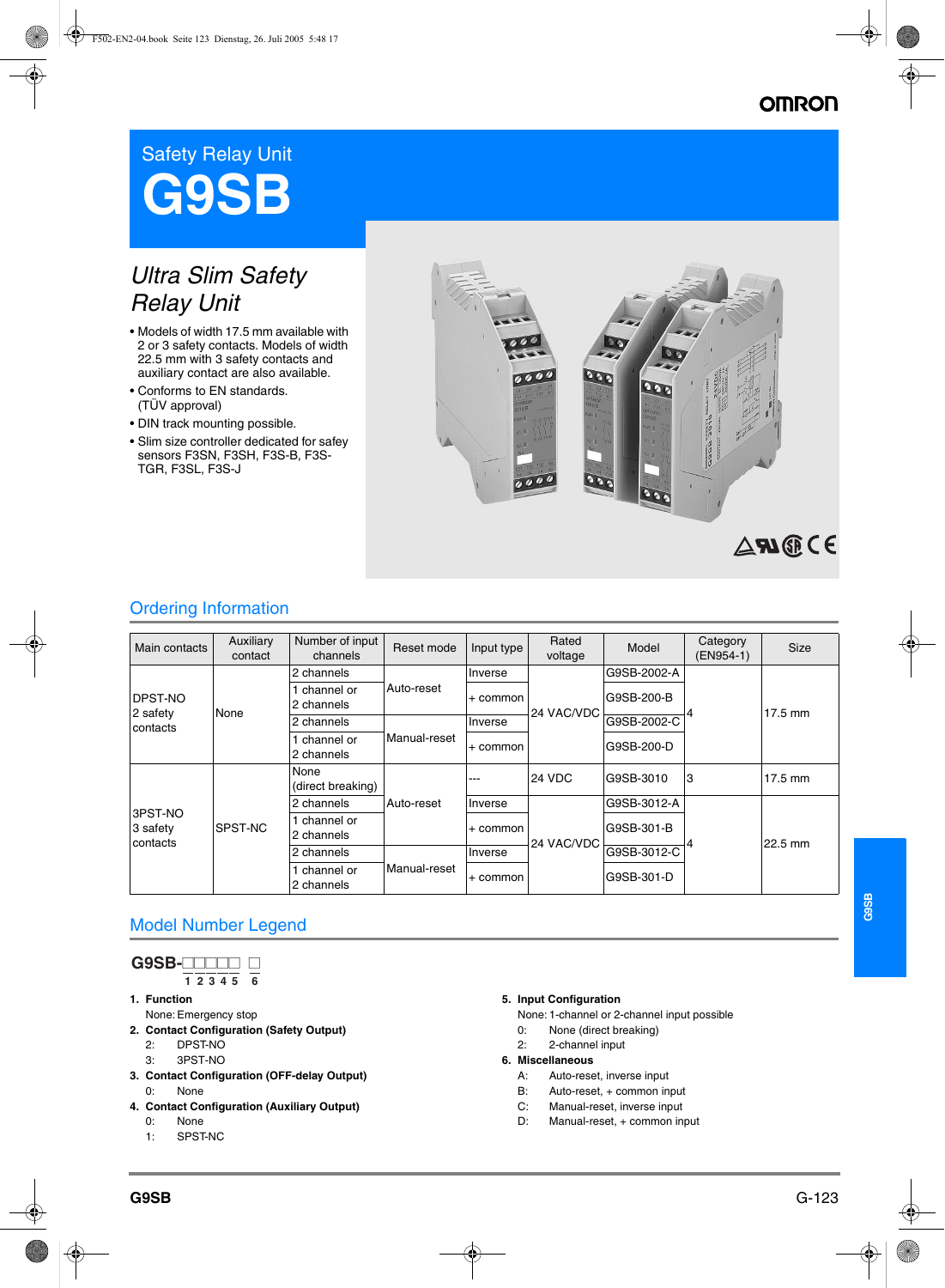## **Specifications**

## Ratings

#### Power Input

| Item                                                                                                | G9SB-200⊟-⊟                                                       | G9SB-3010  | $G9SB-301$        |  |  |
|-----------------------------------------------------------------------------------------------------|-------------------------------------------------------------------|------------|-------------------|--|--|
| 24 VAC/VDC: 24 VAC, 50/60 Hz, or 24VDC<br>Power supply voltage<br>$ 24 \text{ VDC}: 24 \text{ VDC}$ |                                                                   |            |                   |  |  |
|                                                                                                     | Operating voltage range 85% to 110% of rated power supply voltage |            |                   |  |  |
| Power consumption                                                                                   | 11.4 VA/1.4 W max.                                                | 1.7 W max. | 1.7 VA/1.7 W max. |  |  |

## Inputs

| Item             | ∩∩∩<br>$-200^-$               | G9SB-3010                     | G9SB-<br>201<br>- ∪∪ ⊓ |
|------------------|-------------------------------|-------------------------------|------------------------|
| Input<br>current | りつに<br>mA<br>max.<br><u>_</u> | '60<br>(See note.<br>∩mA max. | 30<br>∍mA<br>. max.    |

Note: Indicates the current between terminals A1 and A2.

#### **Contacts**

| Item                | G9SB-200□-□                | G9SB-3010 | $G9SB-301$ |  |  |  |
|---------------------|----------------------------|-----------|------------|--|--|--|
|                     | Resistive load (cos $=1$ ) |           |            |  |  |  |
| <b>Rated load</b>   | <b>250 VAC, 5 A</b>        |           |            |  |  |  |
| Rated carry current | 15 A                       |           |            |  |  |  |

#### **Characteristics**

|                                               | <b>Item</b>                           | G9SB-200 <sup>----</sup>                                                | G9SB-3010     | G9SB-301□-□   |  |  |  |
|-----------------------------------------------|---------------------------------------|-------------------------------------------------------------------------|---------------|---------------|--|--|--|
| Contact resistance (See note 1.)              |                                       | 100 m $\Omega$                                                          |               |               |  |  |  |
| Operating time (See note 2.)                  |                                       | 30 ms max.                                                              |               |               |  |  |  |
| Response time (See notes 2 and 3.)            |                                       | 10 ms max.                                                              |               |               |  |  |  |
| Insulation resistance (See note 4.)           |                                       | 100 $M\Omega$ min. (at 500 VDC)                                         |               |               |  |  |  |
| Between different<br>outputs                  |                                       |                                                                         |               |               |  |  |  |
| Dielectric strength                           | Between inputs<br>and outputs         | 2,500 VAC, 50/60 Hz for 1 min                                           |               |               |  |  |  |
|                                               | Between power in-<br>puts and outputs |                                                                         |               |               |  |  |  |
| Vibration resistance                          |                                       | 10 to 55 to 10 Hz, 0.375-mm single amplitude (0.75-mm double amplitude) |               |               |  |  |  |
| Shock resistance                              | Destruction                           | 300 $m/s^2$                                                             |               |               |  |  |  |
| Malfunction                                   |                                       | 100 $m/s^2$                                                             |               |               |  |  |  |
| Durability                                    | Mechanical                            | 5,000,000 operations min. (at approx. 7,200 operations/hr)              |               |               |  |  |  |
|                                               | Electrical                            | 100,000 operations min. (at approx. 1,800 operations/hr)                |               |               |  |  |  |
| Minimum permissable load<br>(reference value) |                                       | 5 VDC, 1 mA                                                             |               |               |  |  |  |
| Ambient operating temperature                 |                                       | -25 to 55°C (with no icing or condensation)                             |               |               |  |  |  |
| Ambient operating humidity                    |                                       | 35% to 85%                                                              |               |               |  |  |  |
| Terminal tightening torque                    |                                       | 0.5 N·m                                                                 |               |               |  |  |  |
| Weight                                        |                                       | Approx. 115 g                                                           | Approx. 135 g | Approx. 120 g |  |  |  |
| Approved standards                            |                                       | EN954-1, EN60204-1, UL508, CSA C22.2 No. 14                             |               |               |  |  |  |
| <b>EMC</b>                                    |                                       | EMI: EN55011 group 1 class A<br>EMS: EN50082-2                          |               |               |  |  |  |

Note: 1. The contact resistance was measured with 1 A at 5 VDC using the voltage-drop method.

2. The bounce time is not included in the figure for operating time.

3. The response time is the time it takes for the main contact to open after the input is turned OFF.

4. The insulation resistance was measured with 500 VDC at the same places that the dielectric strength was checked.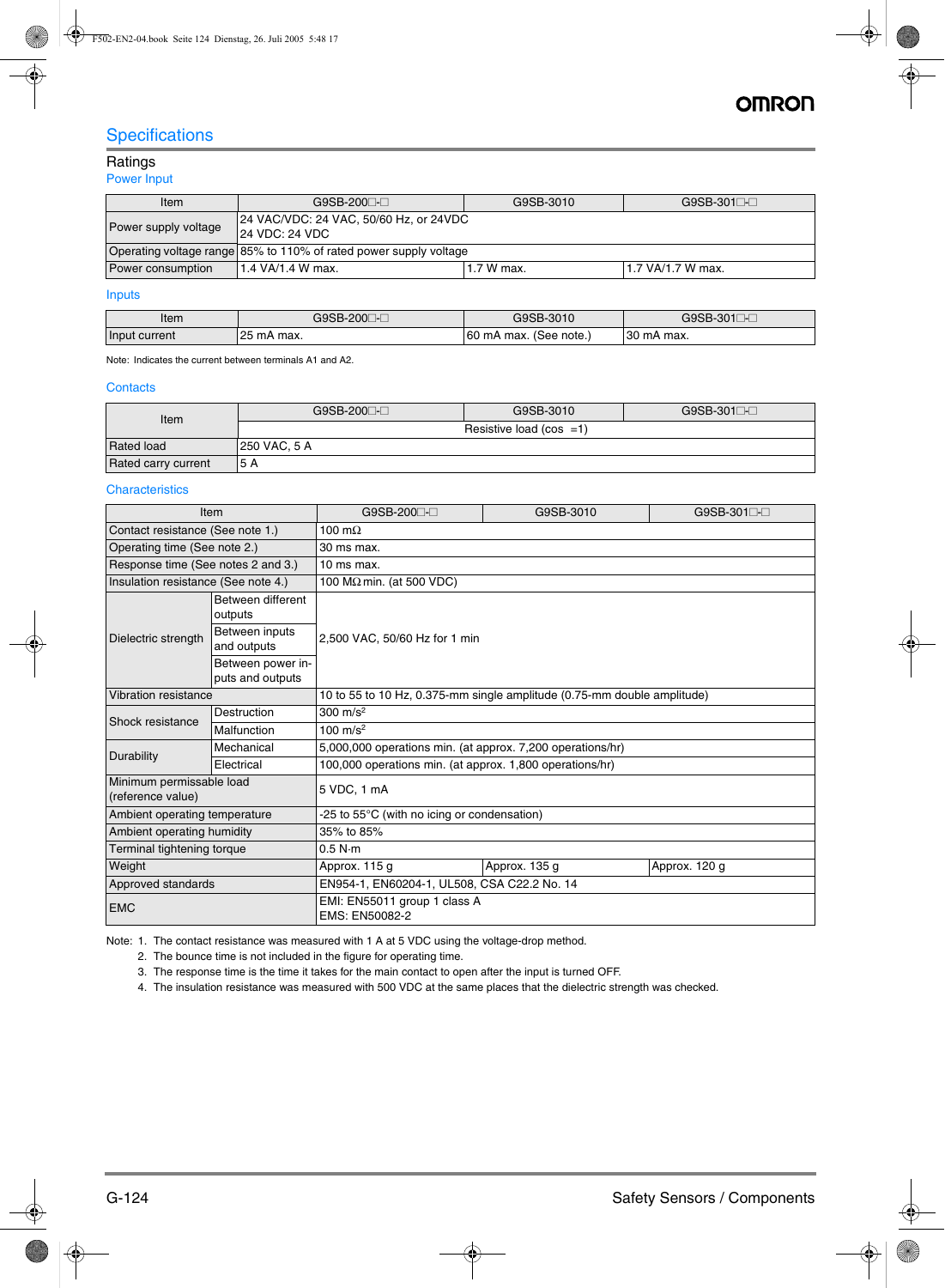# OMRO

## Application Examples

G9SB-2002-A (24 VAC/VDC) or G9SB-3012-A (24 VAC/VDC) with 2-channel Limit Switch Input/Auto-reset



Note: 1. External connections and timing charts for G9SB-200-B/301-B models are the same as those for G9SB-2002-A/3012-A models. 2. This circuit conforms to EN954-1 Safety Category 4.

G9SB-2002-C (24 VAC/VDC) or G9SB-3012-C (24 VAC/VDC) with 2-channel Emergency Stop Switch Input/Manual-reset



Note: 1. External connections and timing charts for G9SB-200-D/301-D models are the same as those for G9SB-2002-C/3012-D models. 2. This circuit conforms to EN954-1 Safety Category 4.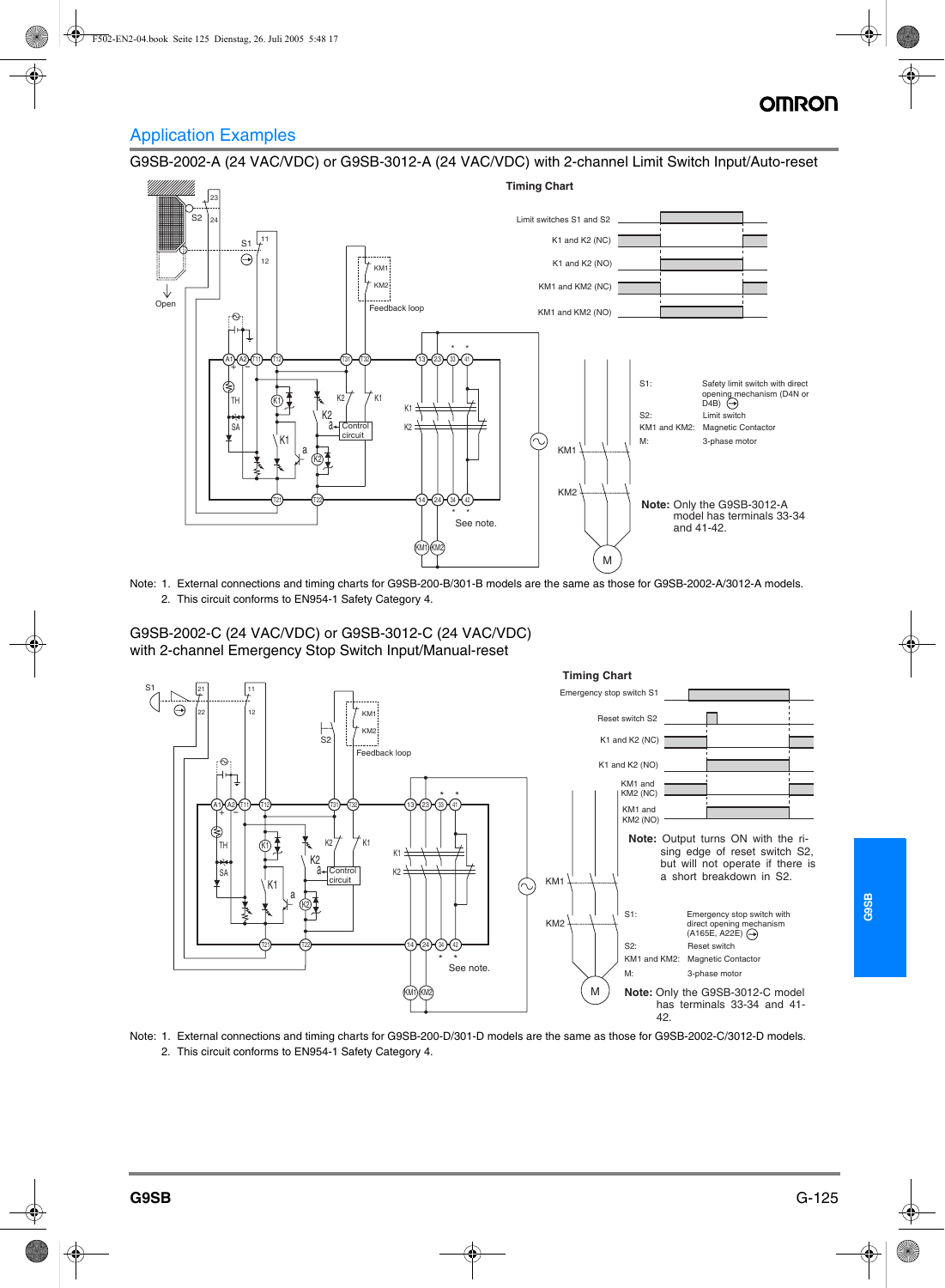# **OMRON**



G9SB-200-D (24 VAC/VDC) or G9SB-301-D (24 VAC/VDC) with 2-channel Safety Area Sensor/Manual-reset

Note: This circuit conforms to EN954-1 Safety Category 4.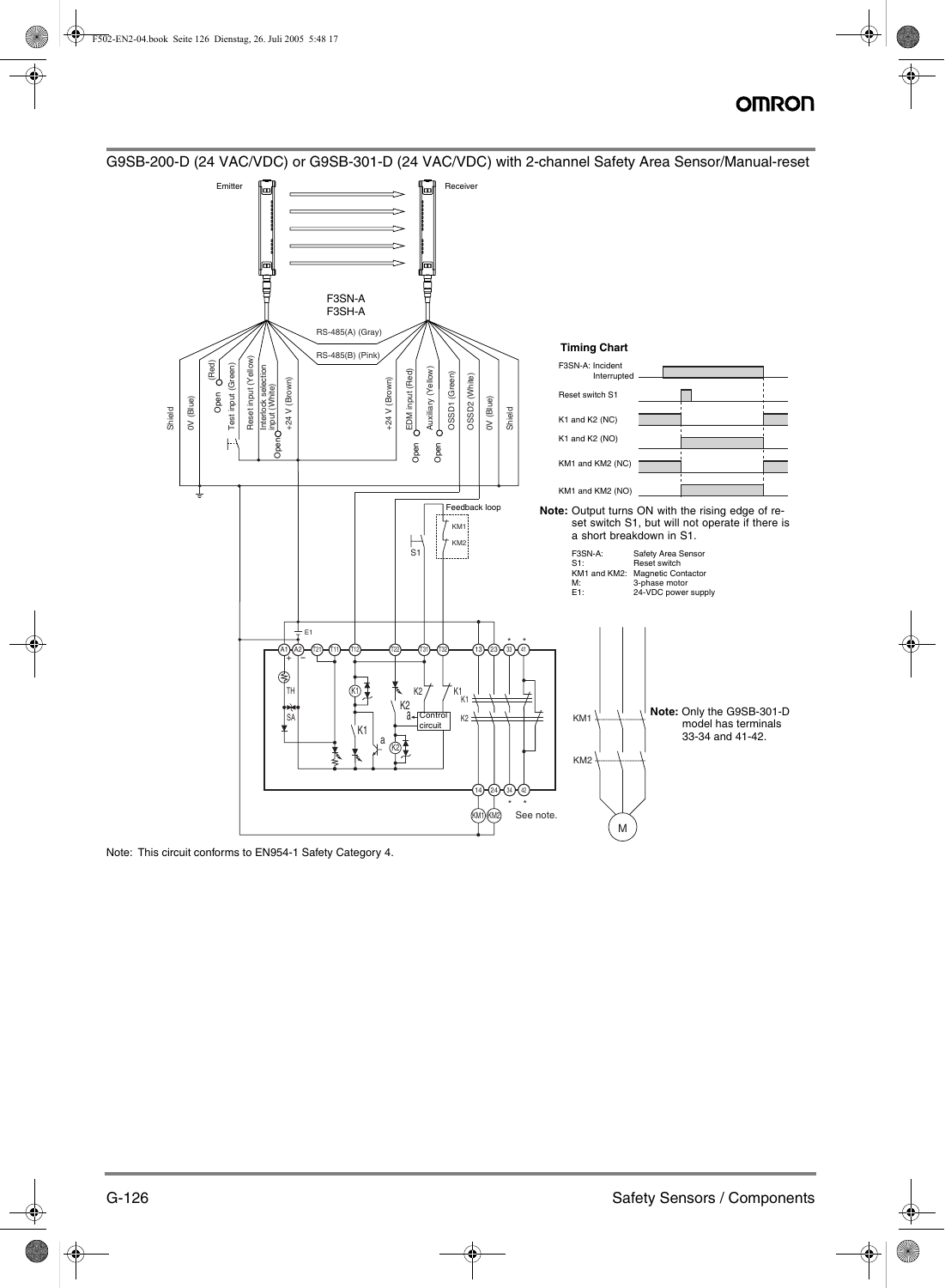



Note: This circuit conforms to EN954-1 Safety Category 3.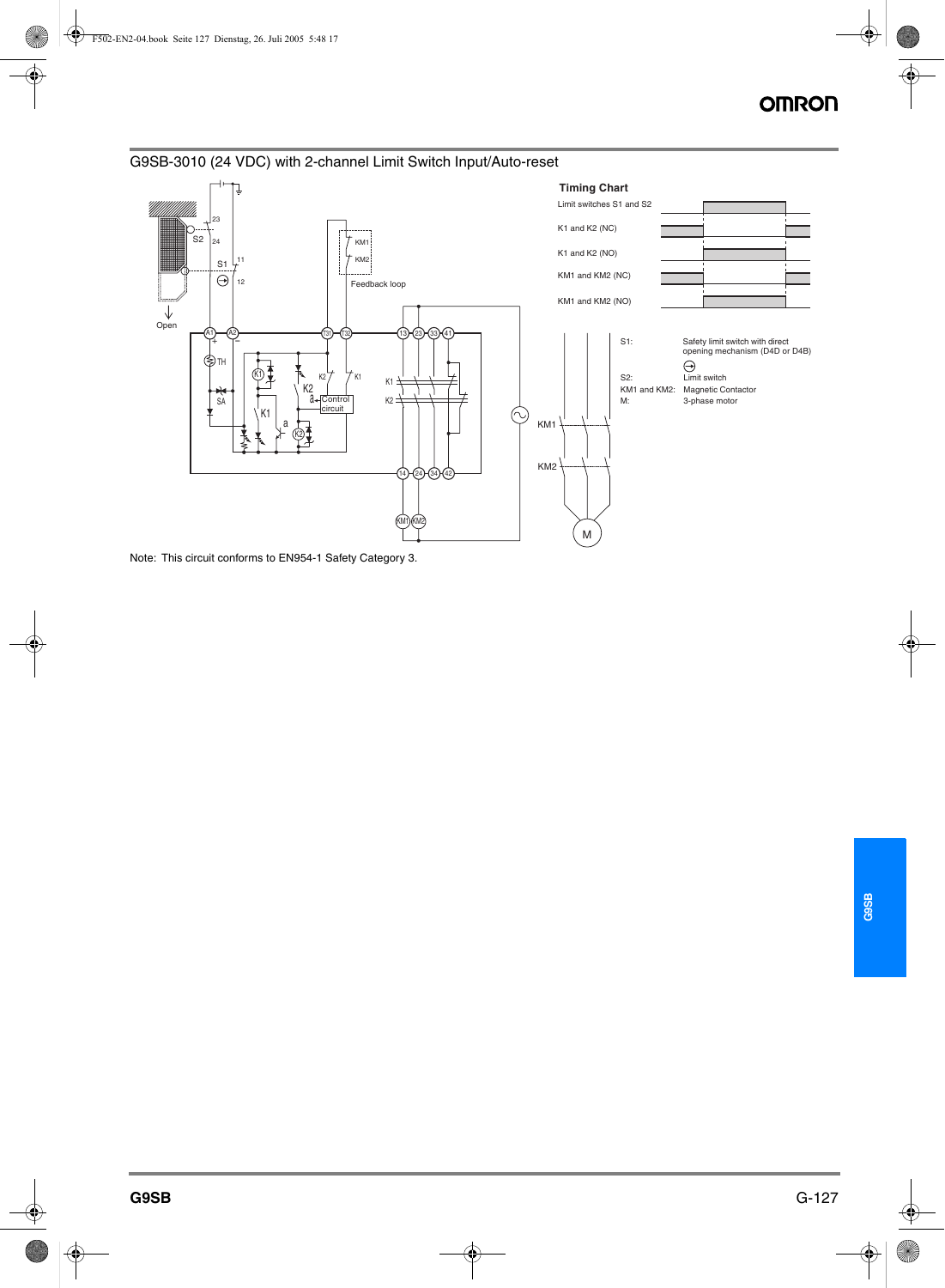## **OMRON**

## **Dimensions**

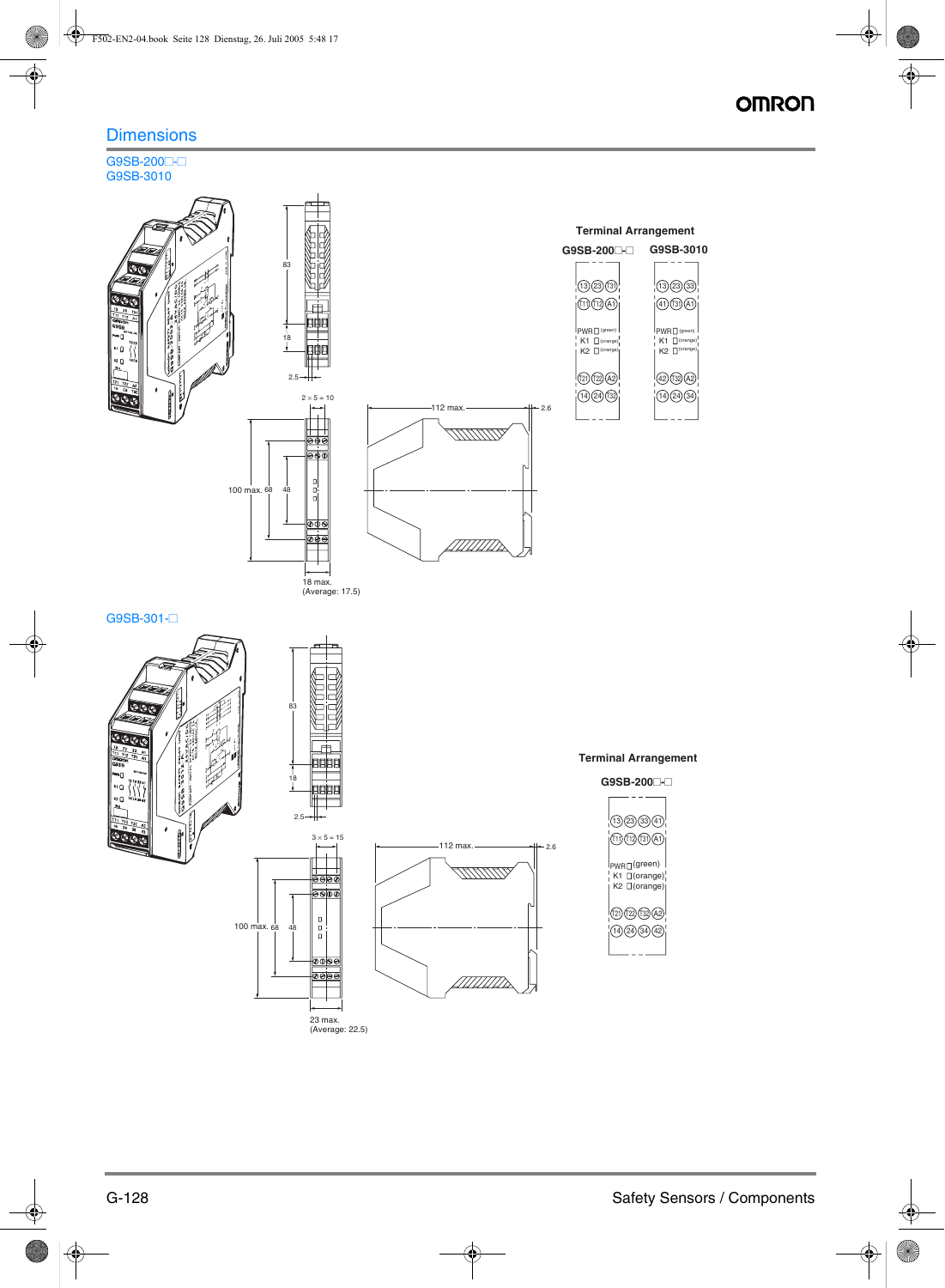## Installation

## Internal connections G9SB-2002-A/C (24 VAC/VDC) G9SB-3012-A/C (24 VAC/VDC)



G9SB-200-B/D (24 VAC/VDC) G9SB-301-B/D (24 VAC/VDC)





Note: 1. For 1-channel input with G9SB- $\Box\Box\Box$ -B/D models, short terminals T12 and T22.<br>It is not possible to wire G9SB- $\Box\Box\Box$ P-A/C models for 1-channel input It is not possible to wire G9SB-IIII2-A/C models for 1-channel input.<br>Only COSB 2011 E models have terminals 22.24 and 41.49.

2. Only G9SB-301 $\Box$  models have terminals 33-34 and 41-42.